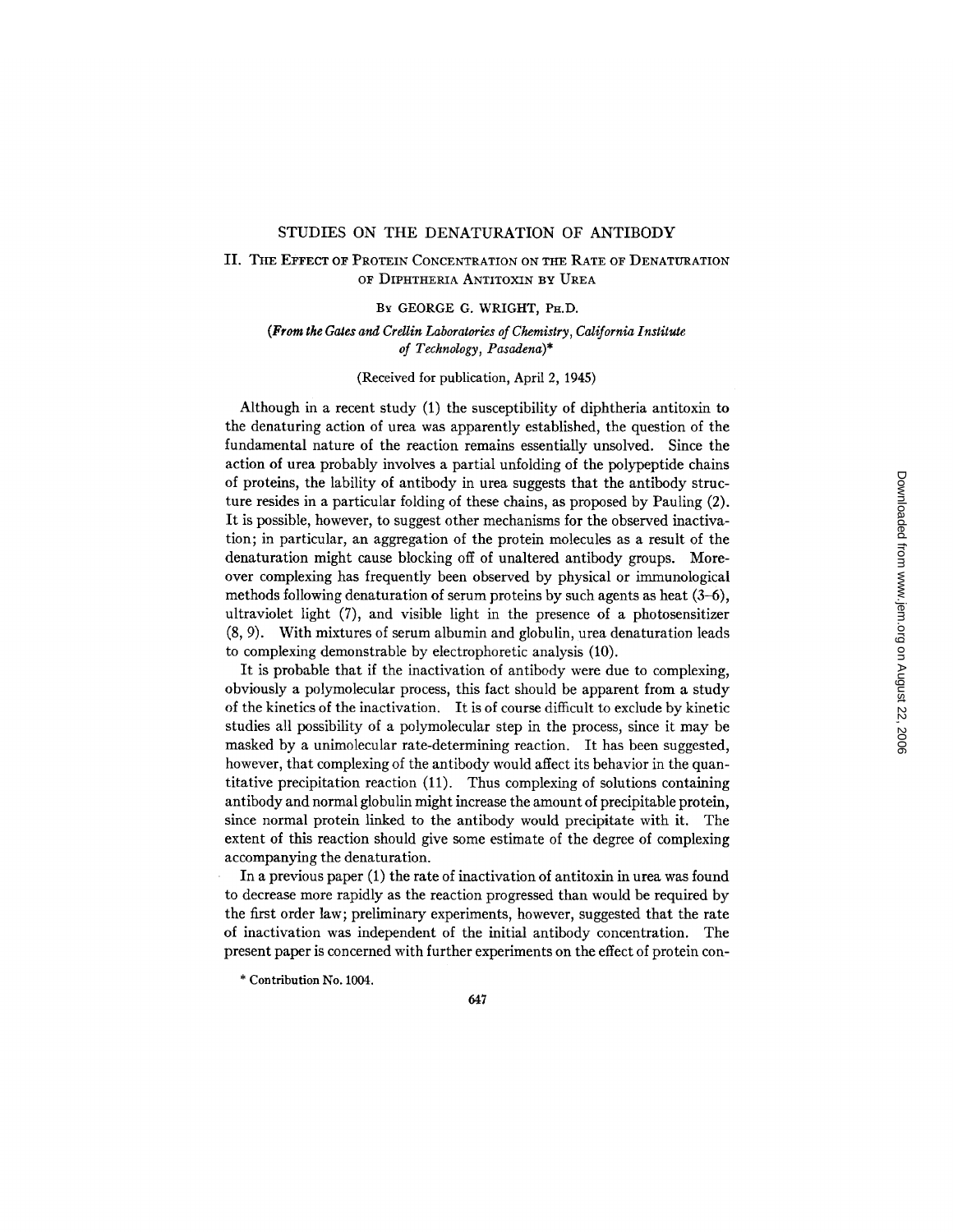centration on the denaturation of diphtheria antitoxin by urea, as measured by the Römer intracutaneous neutralization method and by the quantitative precipitation titration.

The diphtheria antitoxin used in all of the work was a pseudoglobulin preparation prepared from horse plasma by fractionation between 1.38 and 1.65 molar ammonium sulfate, followed by removal of water-insoluble globulin. It corresponds with fraction GII of Neurath *et al.*  (12). Electrophoretic analysis indicated that most of the protein consisted of T component (13) plus a small amount of gamma globulin and traces of other components. The solution contained about 4000 units per ml. and 16 per cent protein. The antitoxic plasma and toxins were obtained from Sharp and Dohme, Glenolden, Pennsylvania, through the courtesy of Dr. Arnold Welch. Urea was twice recrystallized from 70 per cent alcohol (14). The pH measurements were made with a Beckman glass electrode meter, and are recorded as measured. All the denaturation reactions were carried out in a thermostat at 25° C.

The toxin neutralization titrations on the urea-denatured antitoxins were carried out by the R6mer intracutaneous technique in rabbits (15). For each sample an appropriate series of dilutions in 1.0 ml. volume was prepared, each dilution usually being 6 per cent greater than the preceding. With samples in which a large amount of inactivation had occurred somewhat larger intervals were used. To each tube was added  $1/12 L_f$  of toxin in 1.0 ml. and  $1/10$  ml. of the mixture injected intracutaneously into the rabbits. Readings were made after 3 days, and the end-point dilution taken as intermediate between the last negative and first positive reactions. An untreated antitoxin series was included with each group of unknowns, and the per cent of antitoxin remaining was calculated from the ratio of the end-point dilutions of the unknown and Standard. The protein concentrations of the unknown samples varied somewhat due to unequal volume changes during the dialysis for removal of the urea; accordingly nitrogen determinations were made on the samples by micro-Kjeldahl analysis (16) and the per cent activity remaining in the sample corrected accordingly.

The quantitative precipitation tests were set up in duplicate in the usual way. Because the flocculation of some of the denatured samples was rather slow, all tests were incubated 20 hours at  $42^{\circ}$  C. and then left overnight in the refrigerator before analysis. The amount of precipitate was measured by the Folin method as described by Pressman (17); the author is indebted to Mr. Dan Rice for carrying out these analyses.

#### EXPERIMENTAL

### A. Effect of Protein Concentration As Measured by Römer Titration

The effect of protein concentration was studied in 8 molar urea at two pH values. The first experiment was carried out in  $M/10$  sodium borate buffer at pH 9.28. Two protein concentrations were used: 0.4 and 0.04 per cent. Samples were taken at intervals, diluted with an equal volume of saline, and dialyzed against large volumes of saline in the cold to remove the urea; Römer neutralization titrations and protein determinations were then made on the samples. The second experiment was carried out at pH 5.38 in  $\text{m}/10$  sodium acetate buffer. The protein concentrations used were 0.4 and 0.08 per cent. The results are recorded in Figs. 1 and 2. It will be observed that in both experiments the results at the two concentrations are identical within the probable experimental error, indicating that the denaturation is first order in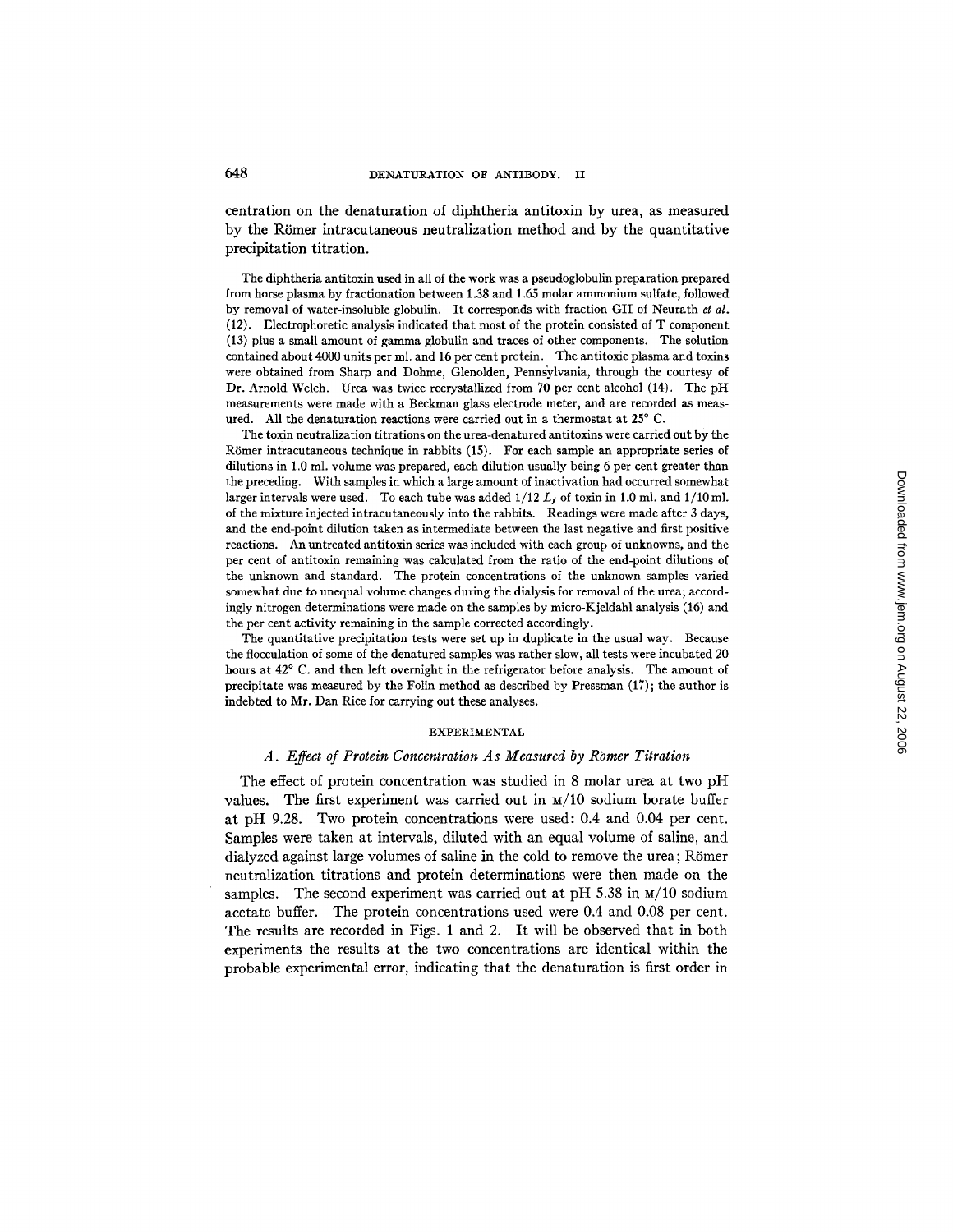### GEORGE G. WRIGHT 649

protein. The deviation of the curves from linearity and the effect of pH in changing the course of the denaturation will be considered in a subsequent communication.

## *B. E~ect of Protein Concentration As Measured by Precipitation Titration*

Although at pH 7.8 in 8 molar urea the flocculating power of the antitoxin is rapidly lost (1), it was observed that antitoxin denatured at pH 6.20 in 8 molar urea for 25 hours still flocculated with toxin, although the flocculation time was greatly increased. Experiments at different protein concentrations were therefore carried out in acetate buffer under these conditions. The pro-



FIG. 1. Antibody activity as a function of time of denaturation in eight molar urea at pH 9.28, studied at two protein concentrations. Open circles, 0.04 per cent protein; filled circles, 0.4 per cent protein.

FIG. 2. Antibody activity as a function of time of denaturation in eight molar urea at pH 5.38, studied at two protein concentrations. Open circles, 0.08 per cent protein; filled circles, 0.4 per cent protein.

tein concentrations used were 1.6, 0.4, and 0.08 per cent, and the samples were removed and dialyzed against saline, without preliminary dilution, after 1 hour and after 25 hours. In no instance did precipitation occur when the urea was removed; the 1.6 per cent protein sample became somewhat opalescent, however. After ample dialysis the samples were adjusted to approximately 0.4 per cent protein, the concentrated samples by dilution with saline, the dilute samples by fanning in a cellophane bag. The protein concentrations were estimated by micro-Kjeldahl analysis, and in setting up the precipitation tests the volumes of the solutions taken were adjusted to correct for the small variations in protein concentration, so that all tubes in the precipitation tests received the same amount of globulin. The results of the test are plotted in Fig. 3. The units for the amount of precipitate are the colorimeter readings;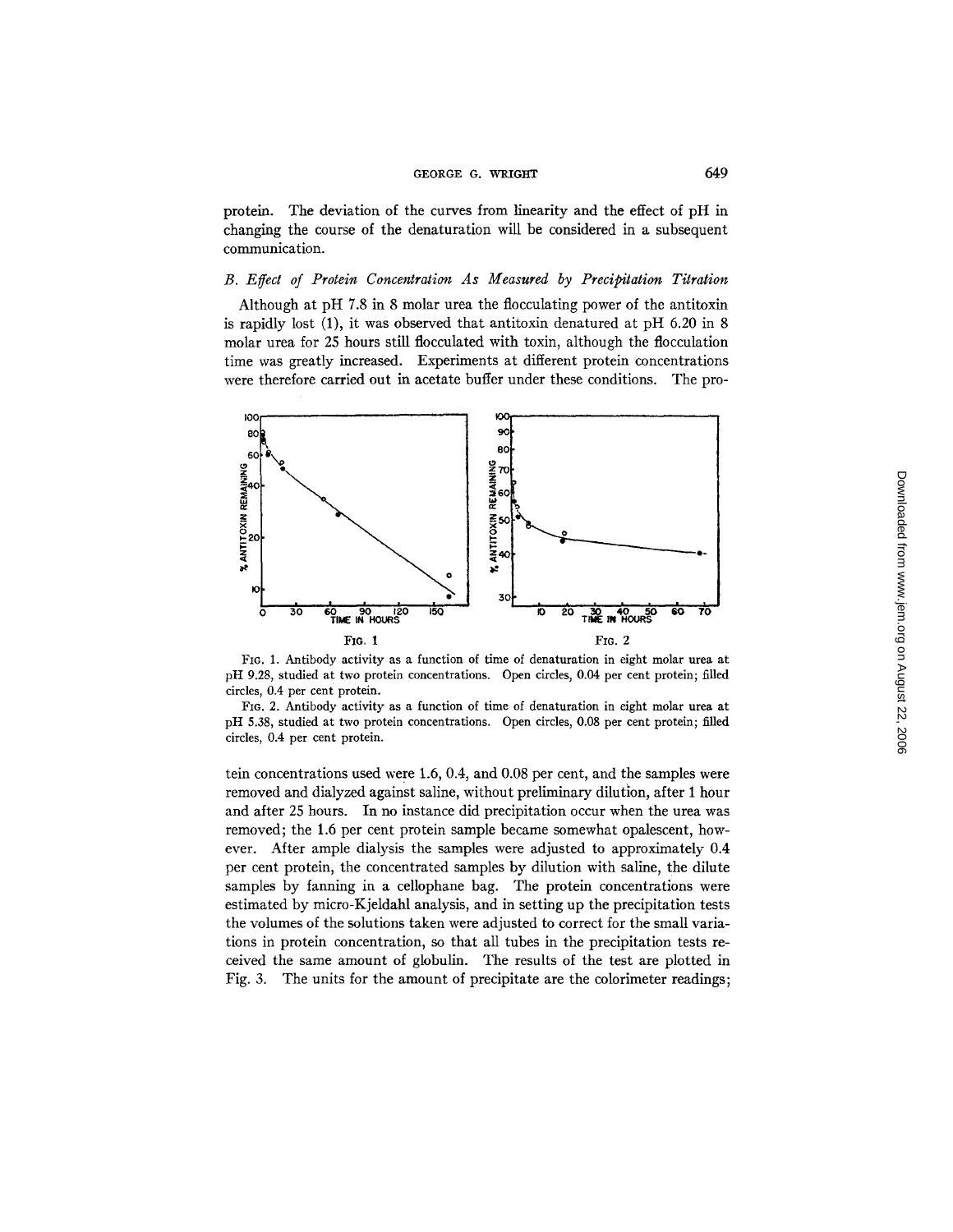they are approximately proportional to the amount of precipitate except at very low readings, where the values appear somewhat too high. The curves have been sketched through the points for convenience and do not represent any theoretical treatment of the data.



FIG. 3. The amount of precipitate in arbitrary units as a function of the amount of toxin added, for untreated antitoxin and for antitoxin denatured in eight molar urea at pH 6.20 under various conditions. The amount of globulin was held constant in all of the precipitation tests. The filled circles represent the results with untreated antitoxin; the treatment of the other samples was as follows:-

| Symbol  | Time of denaturation<br>hrs. | Protein<br>concentration<br>per cent | Neutralization<br>titer<br>ber cent |
|---------|------------------------------|--------------------------------------|-------------------------------------|
| ∩       |                              | 1.6                                  | 75                                  |
| ┿       | 25                           | 1.6                                  | 56                                  |
| X       |                              | 0.4                                  | 76                                  |
| ×.<br>Θ | 25                           | 0.4                                  | 62.5                                |
| ≏       |                              | 0.08                                 | 78                                  |
|         | 25                           | 0.08                                 | 57                                  |

FIG. 4. The amount of precipitate as a function of the amount of toxin added, for samples denatured for 25 hours in eight molar urea at pH 6.20. Filled circles, protein concentration 1.6 per cent during denaturation and during dialysis to remove urea. Open circles, protein concentration 0.32 per cent during denaturation and dialysis. Crosses, protein concentration 1.6 per cent during denaturation, diluted to 0.32 per cent with urea solution before dialysis.

The results, while confirming that the decrease in neutralizing titer is independent of the protein concentration, show that the amount of precipitate obtained in the precipitation test increases greatly with increasing protein concentration during the denaturation. The position of the optimum precipitation region shifts to smaller amounts of toxin, however, indicating decreased combining power for antigen. The shift in optimum is roughly that required by the decreased activity observed in the neutralization test.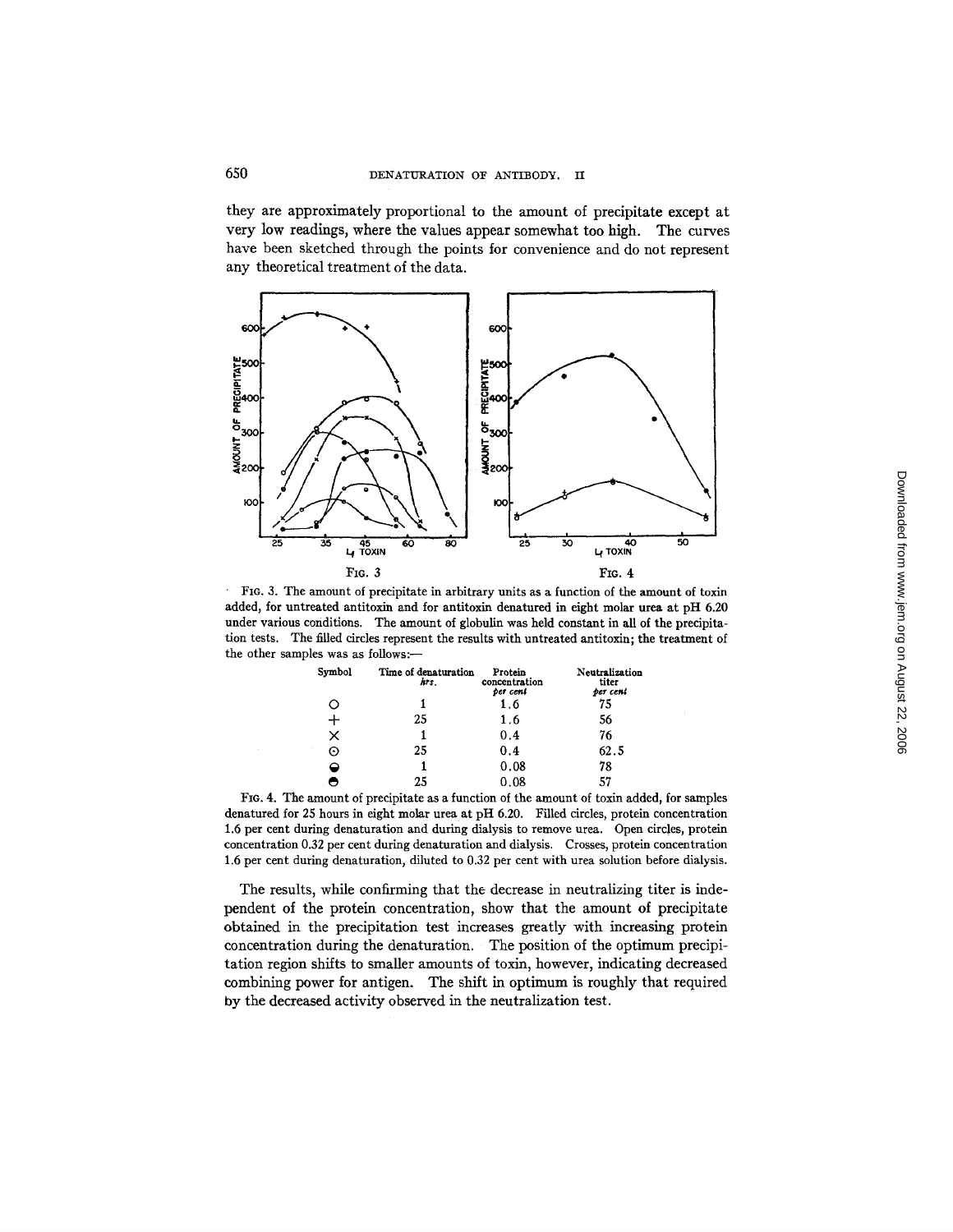### GEORGE G. WRIGHT 651

In one experiment 0.125 per cent of crystalline carbohydrate-free horse serum albumin (18) was added to 0.4 per cent antitoxic globulin during the denaturation under the same conditions as above. This caused a *reduction* in the amount of precipitate with antigen to less than half the amount obtained when the albumin was not present. Apparently the nature of the protein present as well as its concentration influences the amount of precipitable protein after denaturation by urea, as with denaturation by heat (19).

## *C. Effect of Protein Concentration during Removal of Urea*

Experiments were carried out to determine whether the effect of the protein concentration on the subsequent precipitation reaction occurred while the urea was present, or during the interval in which the urea was dialyzing out of the solution. A solution of 1.6 per cent protein in 8  $\mu$  urea and  $\mu/10$  sodium acetate buffer at pH 6.22 was prepared and immediately a portion of the solution was diluted fivefold with more of the urea-buffer solution so arranged that the only variation was in the protein concentration. After 25 hours another portion of the original solution was diluted in the same way, and all three solutions immediately dialyzed against saline to remove the urea. The concentrated solution was diluted fivefold with saline, nitrogen determinations made, and precipitation titrations carried out as in the previous section. The results are recorded in Fig. 4. It is clear that the solution which was denatured at 1.6 per cent protein and dialyzed at 0.32 per cent resembled very closely in its precipitation reactions the solution denatured and dialyzed at 0.32 per cent protein. An experiment set up in the same way but at a lower level of protein concentrations gave similar results; apparently the polymolecular process which leads to increased amounts of precipitate occurs not while the urea is present but while it is being removed. The results of Römer titrations on the samples were again independent of the protein concentration: 1.6 per cent protein sample, 57 per cent; 0.32 per cent protein sample, 62.5 per cent; 1.6 per cent protein sample diluted before dialysis, 62 per cent.

### DISCUSSION

The experimental results show that the rate of denaturation of the antitoxin, as measured by its neutralizing power for toxin, is independent of the initial concentration, and that by this criterion the inactivation is a reaction of the first order The amount of precipitate formed by the denatured material with toxin, on the other hand, depends greatly upon the protein concentration. After denaturation at 1.6 per cent protein, for example, the amount of precipitate was more than twice that obtained from an equal amount of the untreated antitoxin. It seems probable that the process responsible for this effect is a complexing of the protein molecules so that non-antibody globulin is combined with the antibody globulin and carried down with it when it is precipitated with antigen. This sort of complexing has been observed following other types of"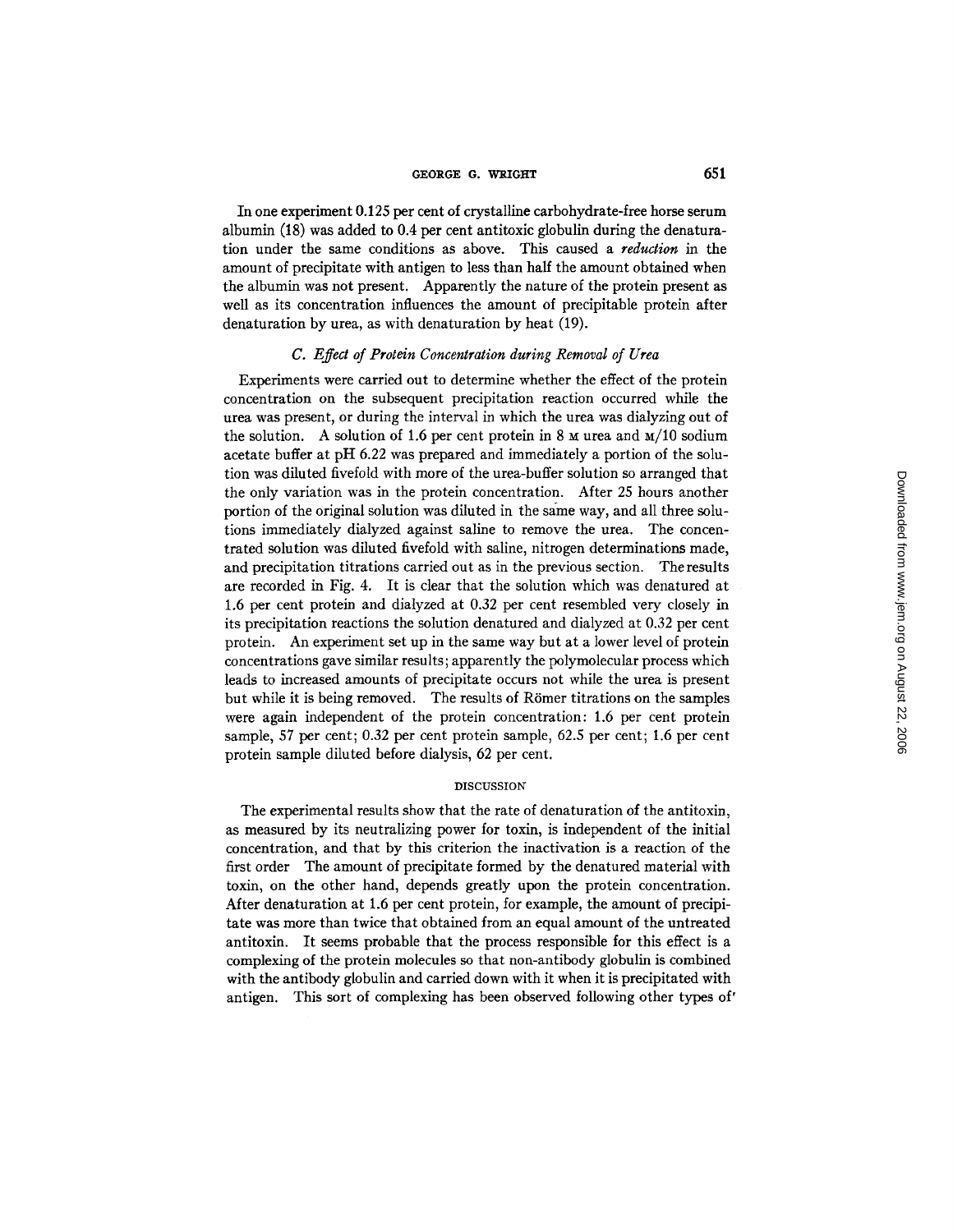denaturation (3-9). The experimental results appear to eliminate complexing as the principal mechanism for the inactivation of antibody by urea, because the rate of the inactivation is independent of the protein concentration, and the amount of complexing, as estimated by the increased amount of precipitate with antigen, increases greatly with increasing protein concentration.

The effect of the protein concentration on the degree of complexing, and therefore presumably the complexing reaction itself, occurs during the removal of the urea from the solution. This is in accord with physical measurements, which indicate that the molecular weights of serum proteins are unchanged in urea solution (20, 21). Although the actual complexing occurs during the removal of urea, it is evident that it is dependent upon a relatively slow process occurring in the urea solution, since, at 1.6 per cent protein, the amount of precipitate with toxin is greater at 25 hours than at 1 hour, despite the reduction in the activity as shown by the neutralizing titer and the shift in the position of the optimum in the precipitation test. At 0.08 per cent protein the effect of the inactivation predominates, and the amount of precipitate is smaller at 25 hours than at 1 hour. At'0.4 per cent protein the two effects approximately balance each other.

With these facts it is not difficult to propose a reasonable picture of the nature of the complexing reaction. The urea causes a partial unfolding of polypeptide chains of the protein, presumably largely because of its neutralization of the hydrogen bonding affinity of the peptide linkage and other regions. In the presence of urea, then, the partially extended chain configuration is stable, and there is little tendency for the formation of either intra- or intermolecular bonds, since the bond-forming affinities are largely neutralized. As the urea is removed this bond-forming affinity returns; it may be satisfied either by the formation of intramolecular bonds approximating more or less those of the native protein or by the formation of similar bonds which happen to involve parts of two protein molecules. It is clear that the number of intermolecular bonds formed would vary with the protein concentration during the removal of the urea. It seems probable that the *"irreversibly* denatured" fraction of Neurath *et al.* (21) may be formed by a process of this sort, especially since the amount formed is dependent upon the concentration of protein (22).

It is probable that even if no complexing were to occur, the amount of precipitate with antigen would be a complex function of the number of intact antibody groups remaining. If it be postulated that the action of urea leads to a random inactivation of the combining sites of bivalent antibody, then the first portion of the reaction would lead preponderantly to the formation of univalent antibody, and this material could, up to a certain point, be built into the precipitate framework, so that the amount of precipitate would remain unchanged. At some point in the destruction of antibody, however, the univalent material would reach a concentration where it would interfere appreciably